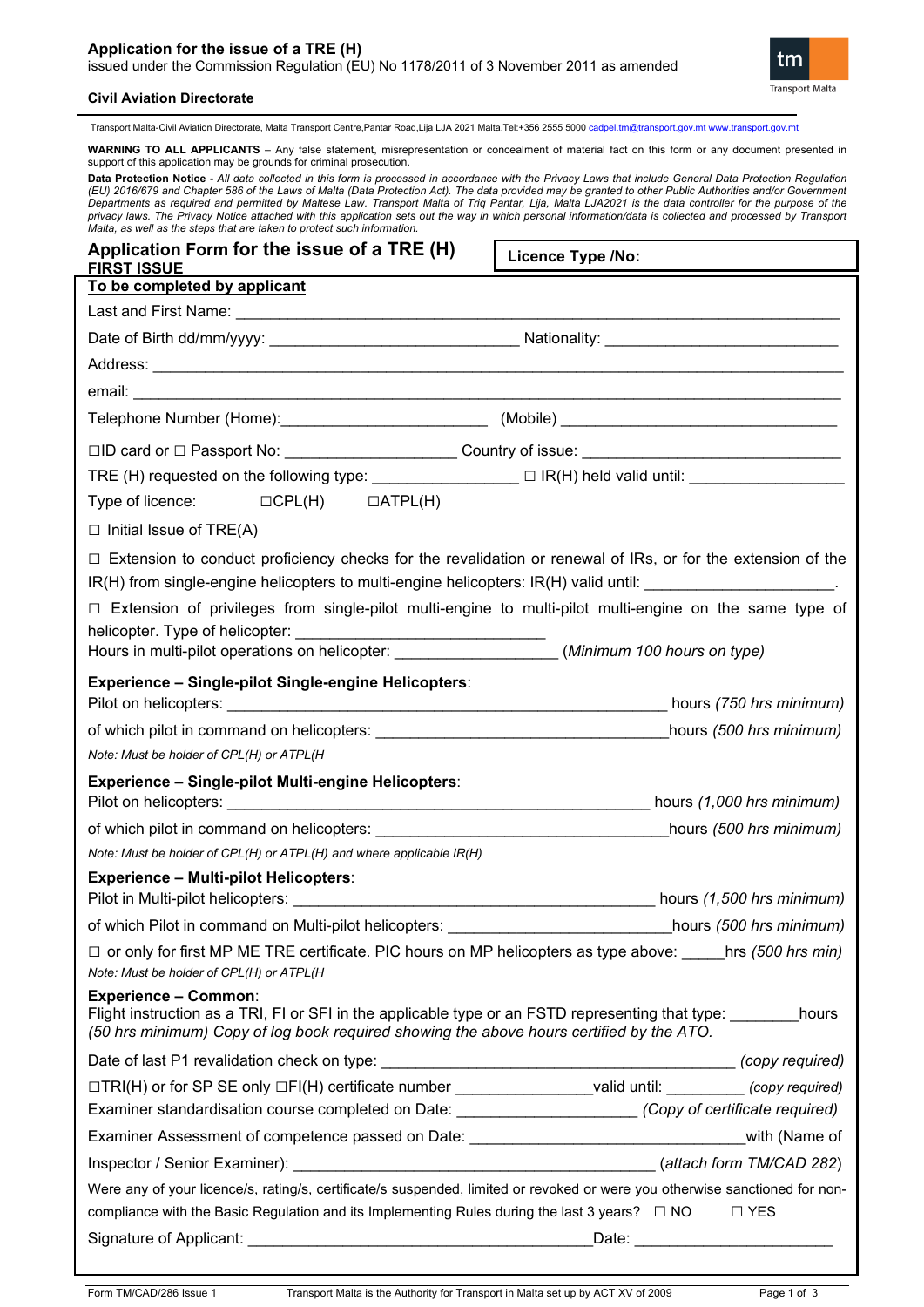## **Application for the issue of a TRE (H)**

issued under the Commission Regulation (EU) No 1178/2011 of 3 November 2011 as amended

## **Civil Aviation Directorate**

**Transport Malta** 

tm

Transport Malta-Civil Aviation Directorate, Malta Transport Centre,Pantar Road,Lija LJA 2021 Malta.Tel:+356 2555 5000 [cadpel.tm@transport.gov.mt](mailto:cadpel.tm@transport.gov.mt) [www.transport.gov.mt](http://www.transport.gov.mt/)

## **Submission Instructions**

| <b>Documents required:</b>                                                |                             |  |  |
|---------------------------------------------------------------------------|-----------------------------|--|--|
| 1. A copy of the Certificate for the Examiners Standardisation Course.    | $^{\textcircled{\tiny{1}}}$ |  |  |
| 2. Log Book showing flight instruction as TRI or SFI certified by the ATO | $\circledB$                 |  |  |
| 3. Copy of Licence held.                                                  | $\circled{3}$               |  |  |
| 4. Copy of the TRI Certificate.                                           | $\bigcirc$                  |  |  |
| 5. Copy of Medical Certificate.                                           | $\circledS$                 |  |  |
| 6. Last proficiency check on type if not already submitted.               |                             |  |  |
| 7. Assessment of Competence Form (TM/CAD/282)                             | $^{\circledR}$              |  |  |
|                                                                           | $\circledcirc$              |  |  |
| 8. Copy of your Criminal Record (not older than 3 months)                 | (8)                         |  |  |

# **It is important to send all the documents to avoid a delay in the issue of the rating.**

## **Transport Malta – Civil Aviation Directorate Bank Details:**

Bank Name: Bank of Valletta Bank Branch: Naxxar Bank Address: 38, Triq tal-Labour, Naxxar NXR 9020 Bank's BIC Code: VALLMTMT Sort Code: 22013 Account Holder: Transport Malta – Civil Aviation Directorate Account No: 12000580013 IBAN No: MT13VALL 22013 0000 000 12000 5800 13

**Fee**: The applicable fee in the Malta Air Navigation Order / Scheme of Charges on the Transport Malta website has to be submitted with the application.

Queries: If you need additional information send an email to [cadpel.tm@transport.gov.mt](mailto:cadpel.tm@transport.gov.mt) to the attention of

**Personnel Licensing Section, Transport Malta Civil Aviation Directorate** - giving your contact telephone number.

Send completed form to:

**Transport Malta-CAD, Personnel Licensing Section, Pantar Road, Lija, LJA 2021, Malta**